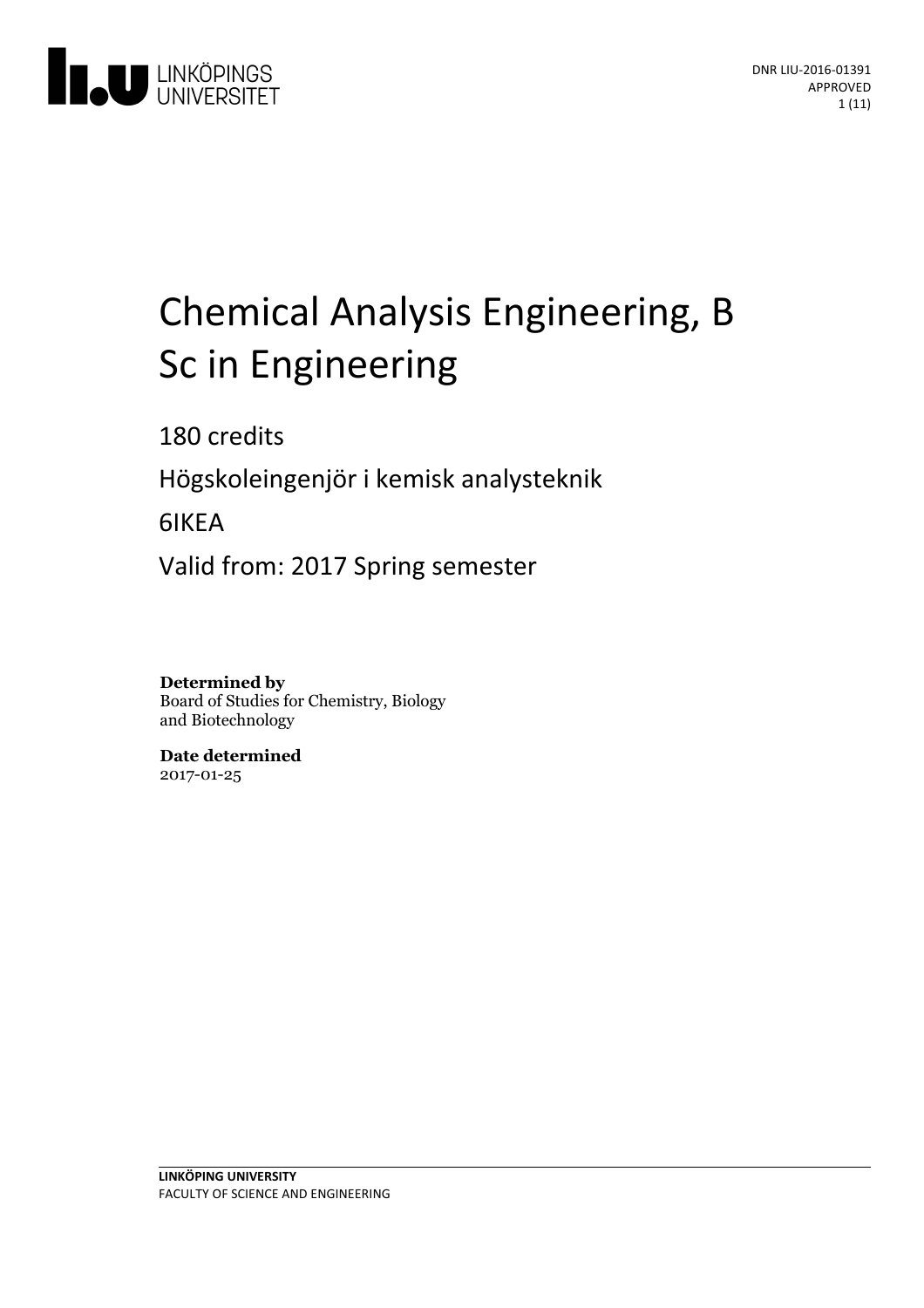# Entry requirements

# Degree in Swedish

Högskoleingenjörsexamen och Teknologie kandidatexamen, 180 hp

# Degree in English

Bachelor of Science in Engineering and Bachelor of Science

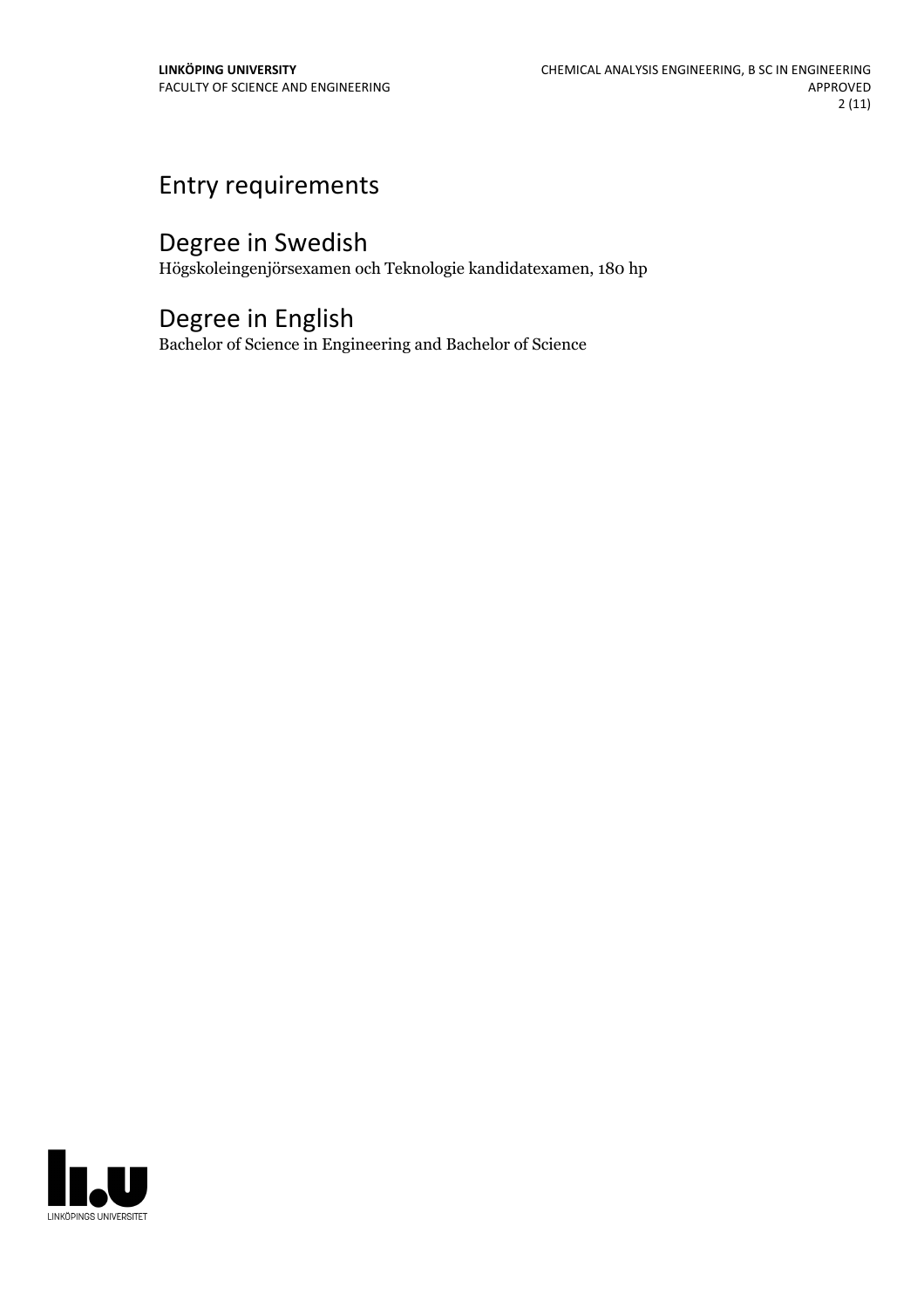# **Curriculum**

### **Semester 1 (Autumn 2017)**

| Course<br>code | Course name                | <b>Credits</b> | Level | <b>Timetable</b><br>module | <b>ECV</b> |
|----------------|----------------------------|----------------|-------|----------------------------|------------|
| Period 0       |                            |                |       |                            |            |
| NKEA02         | <b>General Chemistry 1</b> | $6*$           | G1X   | $\overline{a}$             | C          |
| TAIU10         | Calculus                   | $12*$          | G1X   | $\overline{a}$             | C          |
| Period 1       |                            |                |       |                            |            |
| NKEA02         | <b>General Chemistry 1</b> | $6*$           | G1X   | 1/2                        | C          |
| NKEA04         | <b>General Chemistry 2</b> | 6              | G1X   | 1/2                        | C          |
| TAIU10         | Calculus                   | $12*$          | G1X   | 4                          | C          |
| Period 2       |                            |                |       |                            |            |
| NKEA06         | Organic Chemistry 1        | 6              | G1X   | 1/3                        | C          |
| TAIU10         | Calculus                   | $12*$          | G1X   | 4                          | C          |

## **Semester 2 (Spring 2018)**

| Course<br>code | Course name                                    | <b>Credits</b> | Level | Timetable<br>module | <b>ECV</b> |
|----------------|------------------------------------------------|----------------|-------|---------------------|------------|
| Period 1       |                                                |                |       |                     |            |
| NKEB06         | Inorganic Chemistry                            | 6              | G1X   | 2                   | C          |
| TAIU05         | Linear Algebra                                 | 6              | G1X   | 4                   | C          |
| TFYA46         | <b>Engineering Project</b>                     | $6*$           | G1X   | 3                   | C          |
| TGTU35         | Introduction to University Studies             | $2*$           | G1X   |                     | v          |
| Period 2       |                                                |                |       |                     |            |
| NKEB05         | Analytical Chemistry T                         | 6              | G1X   | 2/4                 | C          |
| NKEB45         | <b>Statistical Tools for Chemical Analysis</b> | 6              | G1X   | 2/4                 | C          |
| TFYA46         | <b>Engineering Project</b>                     | $6*$           | G1X   | 1                   | C          |
| TGTU35         | Introduction to University Studies             | $2*$           | G1X   |                     | v          |

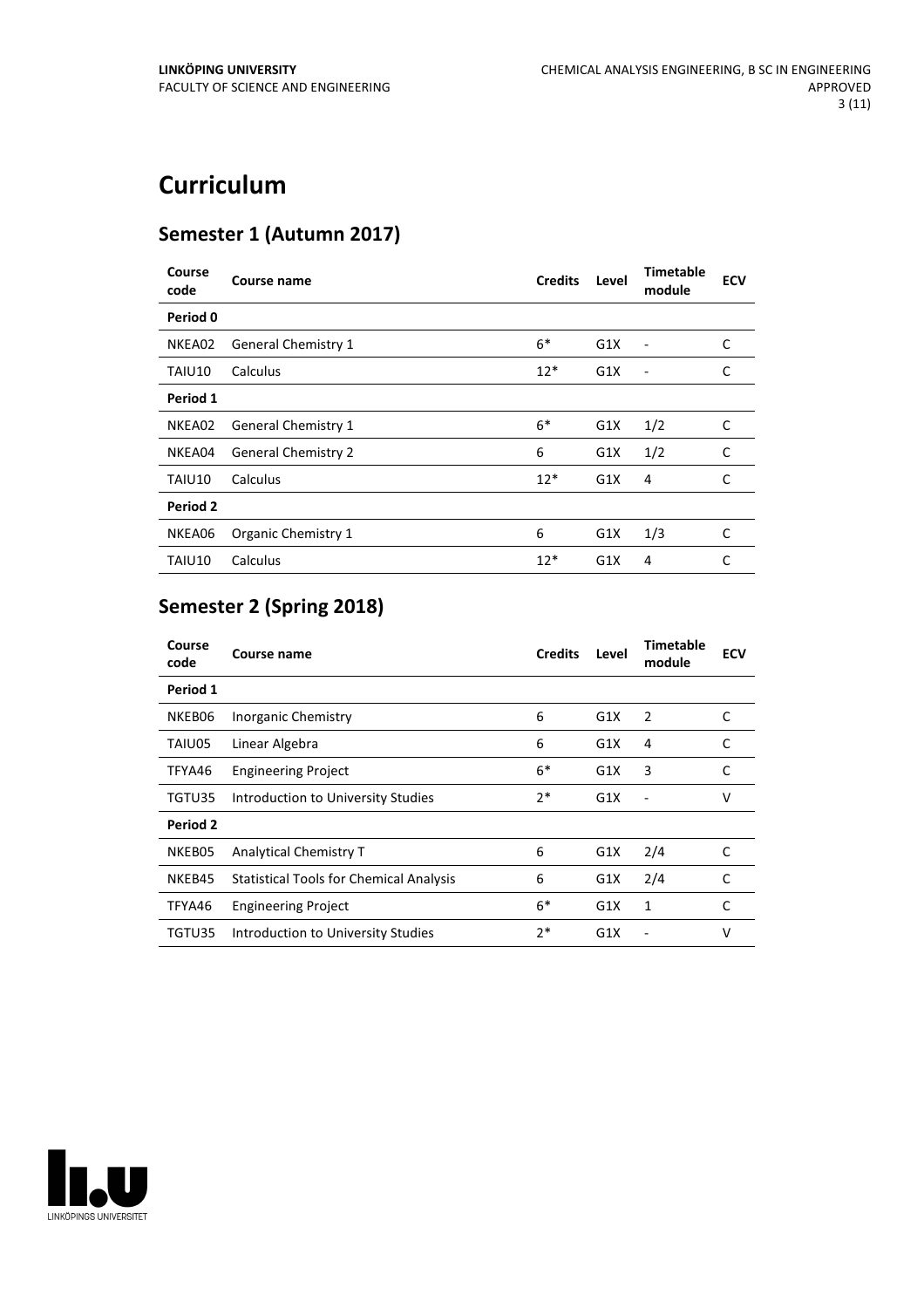### **Semester 3 (Autumn 2018)**

| Course<br>code | Course name                                                  | <b>Credits</b> | Level | <b>Timetable</b><br>module | <b>ECV</b> |
|----------------|--------------------------------------------------------------|----------------|-------|----------------------------|------------|
| Period 1       |                                                              |                |       |                            |            |
| NKEB04         | Organic Chemistry 2                                          | 12             | G1X   | 1/2/3                      | C          |
| <b>TFKI16</b>  | <b>Application Areas to Chemical Analysis</b><br>Engineering | $6*$           | G1X   | 4                          | C          |
| Period 2       |                                                              |                |       |                            |            |
| NKEB03         | Analytical Chemistry S                                       | 6              | G1X   | 1/2                        | C          |
| TFKI09         | Biochemistry                                                 | 6              | G1X   | 3                          | C          |
| <b>TFKI16</b>  | <b>Application Areas to Chemical Analysis</b><br>Engineering | $6*$           | G1X   | 4                          |            |

## **Semester 4 (Spring 2019)**

| Course<br>code | Course name                                | <b>Credits</b> | Level | <b>Timetable</b><br>module | <b>ECV</b> |
|----------------|--------------------------------------------|----------------|-------|----------------------------|------------|
| Period 1       |                                            |                |       |                            |            |
| NKEB10         | Analytical Chemistry - Chromatography      | 6              | G1X   | 1                          | C          |
| TDDD11         | Introduction to Programming                | $8*$           | G1X   | 4                          | E          |
| TFKE43         | Spectroscopy and Kinetics                  | 6              | G1X   | 3                          | E          |
| TFKE47         | <b>Environmental Chemistry</b>             | $6*$           | G2X   | 4                          | E          |
| TGTU01         | <b>Technology and Ethics</b>               | 6              | G1X   | 1                          | E          |
| TGTU91         | Oral and Written Communication             | 6              | G1X   | 2                          | E          |
| TKMJ15         | <b>Environmental Management Strategies</b> | 6              | G1X   | 3                          | E          |
| Period 2       |                                            |                |       |                            |            |
| TEAE01         | Industrial Economics, Basic Course         | 6              | G1X   | $\overline{2}$             | C          |
| TFMT16         | <b>Computers in Measurement Systems</b>    | 6              | G1X   | 3                          | C          |
| TAIU06         | <b>Mathematical Statistics</b>             | 6              | G1X   | 4                          | E          |
| TDDD11         | Introduction to Programming                | $8*$           | G1X   | 4                          | E          |
| TFKE36         | <b>Biochemistry 2</b>                      | 6              | G2X   | 1/4                        | Е          |
| TFKE47         | <b>Environmental Chemistry</b>             | $6*$           | G2X   | 1                          | E          |
| THIU01         | English                                    | 4              | G1X   | 1                          | E          |
| TPTE06         | <b>Industrial Placement</b>                | 6              | G1X   | $\overline{\phantom{a}}$   | E          |
| TSRT04         | Introduction in Matlab                     | 2              | G1X   | 1                          | E          |

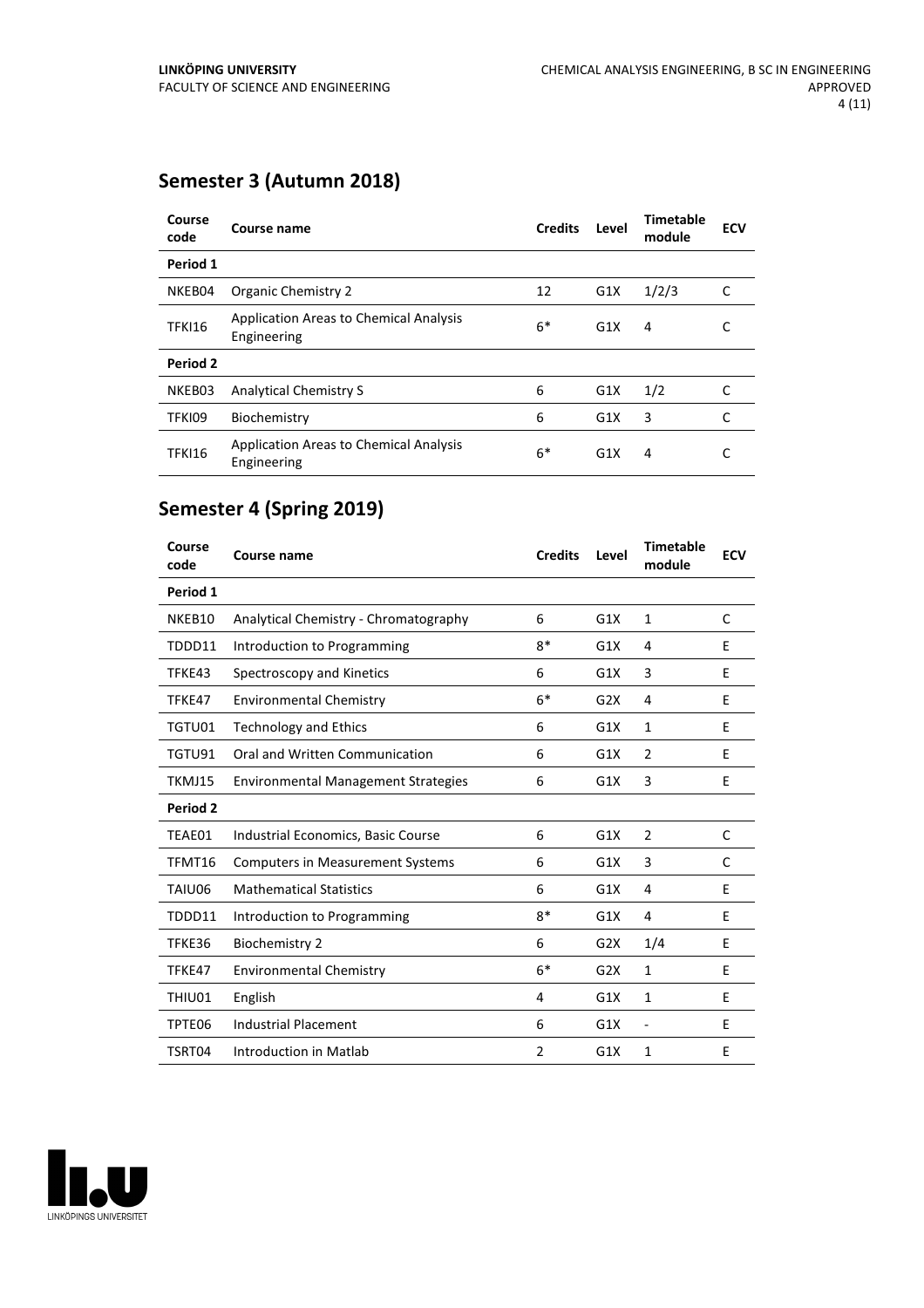## **Semester 5 (Autumn 2019)**

| Course<br>code     | <b>Course name</b>                       | <b>Credits</b> | Level | <b>Timetable</b><br>module | <b>ECV</b> |
|--------------------|------------------------------------------|----------------|-------|----------------------------|------------|
| Period 1           |                                          |                |       |                            |            |
| NKEC16             | <b>Organic Analytical Chemistry</b>      | 12             | G2X   | 1/3                        | C          |
| TAIU08             | <b>Calculus in Several Variables</b>     | 6              | G1X   | 3                          | E          |
| TDDD87             | Programming and Problem Solving          | 6              | G1X   | $\overline{2}$             | E          |
| <b>TEIO94</b>      | Entrepreneurship and Idea Development    | $6*$           | G2X   | 3                          | E          |
| <b>TFKI92</b>      | Forensic Biochemistry                    | $6*$           | G1X   | 4                          | E          |
| TSIU61             | <b>Automatic Control</b>                 | 6              | G1X   | $\overline{2}$             | E          |
| TSRT04             | Introduction in Matlab                   | $\overline{2}$ | G1X   |                            | Е          |
| Period 2           |                                          |                |       |                            |            |
| <b>TFKI19</b>      | Project in Chemical Analysis Engineering | 6              | G2X   | 1/2                        | C          |
| NKEB02             | Physical Chemistry, Thermodynamics       | 6              | G1X   | 3                          | E          |
| NKEC <sub>22</sub> | <b>Medicinal Natural Products</b>        | 6              | G2X   | 2/4                        | E          |
| NVFA09             | Pharmacology                             | 6              | G2X   | 3                          | E          |
| TAMS11             | Probability and Statistics, first course | 6              | G2X   | 4                          | E          |
| TEAE09             | <b>Environmental Law</b>                 | 6              | G1X   | 4                          | E          |
| TEIO29             | Leadership and Organisation              | 6              | G1X   | 4                          | E          |
| <b>TEIO94</b>      | Entrepreneurship and Idea Development    | $6*$           | G2X   | 4                          | E          |
| <b>TFKI92</b>      | <b>Forensic Biochemistry</b>             | $6*$           | G1X   | 4                          | E          |
| TGTU49             | <b>History of Technology</b>             | 6              | G1X   | 3                          | E          |
| TKMJ24             | <b>Environmental Engineering</b>         | 6              | G1X   | 3                          | E          |

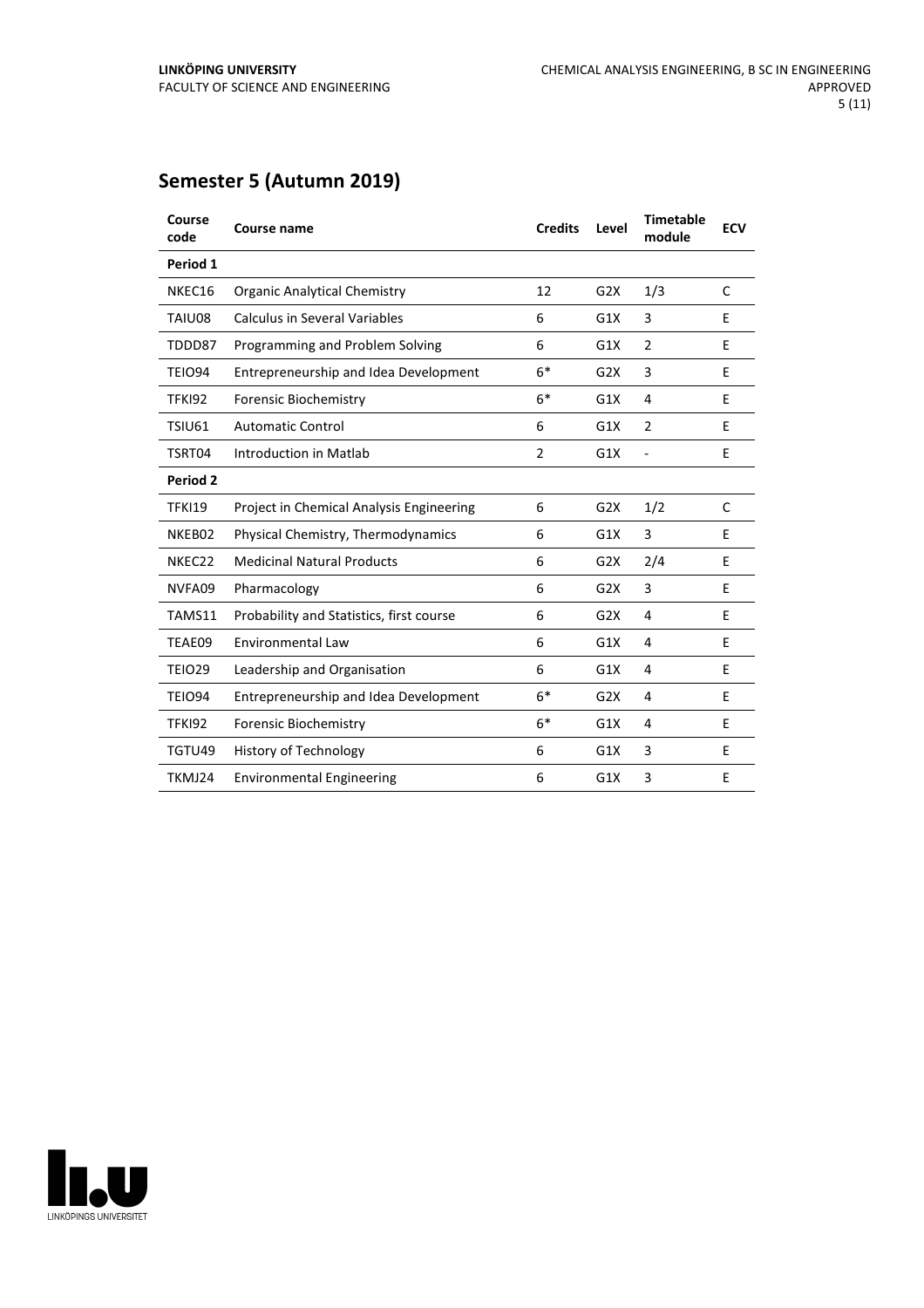### **Semester 6 (Spring 2020)**

| Course<br>code | Course name                        | <b>Credits</b> | Level            | <b>Timetable</b><br>module | <b>ECV</b> |
|----------------|------------------------------------|----------------|------------------|----------------------------|------------|
| Period 1       |                                    |                |                  |                            |            |
| <b>TFKI11</b>  | Chemometrics                       | 3              | G2X              | 2                          |            |
| TMQU46         | <b>Quality Management</b>          | 6              | G2X              | 4                          | C          |
| TFKI23         | <b>Forensic Chemistry</b>          | 6              | G2X              | 3                          | E          |
| TKMJ10         | <b>Industrial Ecology</b>          | 6              | A1X              | 1                          | E          |
| TSIU04         | Automatic Control, Advanced Course | 4              | G <sub>2</sub> X | 4                          | E          |
| Period 2       |                                    |                |                  |                            |            |
| TQXX11         | Degree project - Bachelor's Thesis | 16             | G2X              |                            |            |

ECV = Elective / Compulsory /Voluntary

\*The course is divided into several semesters and/or periods

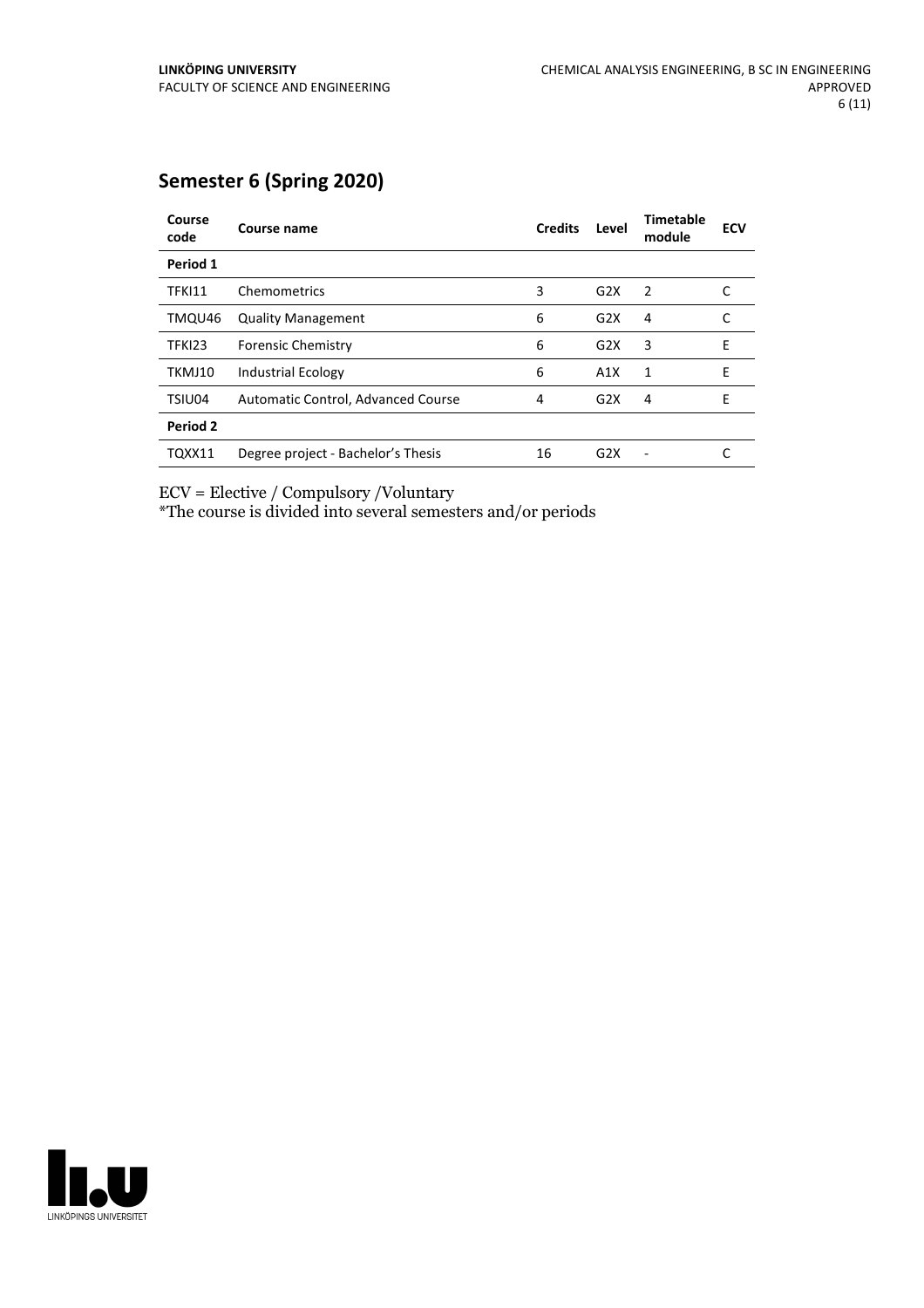# **Common rules**

#### **Structure and organisation of study programmes**

The contents and design of the programmes are to be continuously revised such that new knowledge is integrated into courses and specialisations. Within one programme, several study specialisations or profiles may be available. The identities of the study specialisations or profiles and the regulations governing how these may be selected are given in the syllabus and curriculum for the particular field of study and programmes.

The structure and organisation of the programmes are to follow specified criteria that are summarised in the syllabus for each programme.

- 
- The syllabus defines the aims of the study programme.<br>• The curriculum, which constitutes one part of the syllabus for the field of study, gives details of the terms in which the various courses have been
- The course syllabus specifies, among other things, the aim and contents of the course, and the prior knowledge that a student must have in order to be able to benefit from the course.

#### **Qualification requirements**

The qualification requirements specified in the Higher Education Ordinance 2007 apply to students admitted after 1 July 2007. A student who has completed components of a programme after 1 July 2007 has the right to be assessed with respect to the qualification requirements specified by the Higher Education Ordinance 2007. In addition, local regulations laid down by the faculty boards and university board apply, see

http://styrdokument.liu.se/Regelsamling/VisaBeslut/622693.

Higher Education Act Chapter 1, Section 8:

First-cycle courses and study programmes are to develop:

- the ability to make independent and critical assessments
- the ability to identify, formulate and solve problems autonomously, and
- the preparedness to deal with changes in working life.

In addition to knowledge and skills in their field of study, students shall develop the ability to:

- gather and interpret information at a scholarly level
- stay abreast of the development of knowledge, and
- communicate their knowledge to others, including those who lack specialist knowledge in the field.

#### **Qualifications within a study programme**

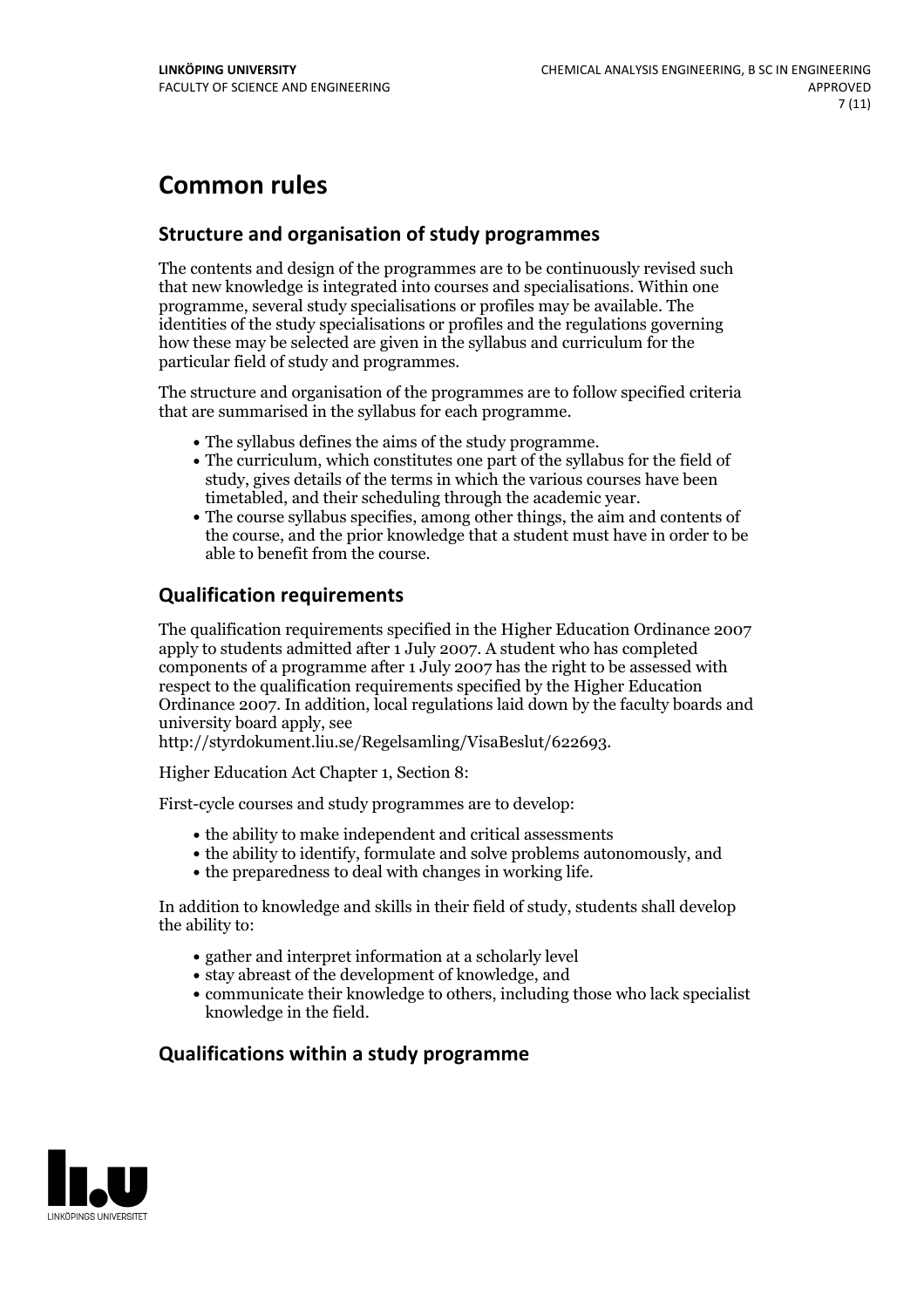Qualification requirements that are specific to a study programme are given in the syllabus for that programme.

#### **Matriculation and postponement of matriculation**

A person who has been accepted for a study programme is to start their studies (matriculate) in the term that is specified in the decision about admission. The date and location of the compulsory matriculation procedure will be communicated to those admitted to the first term of the programme.

At any one admission occasion, it is possible to be admitted to only one place on a study programme. A student who has been granted a place on a study programme and who is offered and accepts a place on another study programme during a supplementary round of admission will lose the place offered for the first study programme.

Regulations concerning postponement of matriculation have been laid down in the admission regulations for Linköping University, http://styrdokument.liu.se/Regelsamling/VisaBeslut/622645.

A person who has been granted postponement must present to the admitting authority, before the term in which the studies are to be started and before the date of application, a renewed registration for the programme and a copy of the decision granting postponement.

#### **Admission to a later part of a programme**

Admission to a part of a study programme is used here to refer to admission with the purpose of completing the programme and taking a degree. Admission to a later part of a programme may take place only if sufficient resources and space on the programme are available. Furthermore, the applicant must satisfy the entry requirements for the relevant term of the programme, as specified in http://styrdokument.liu.se/Regelsamling/Innehall/Utbildning\_pa\_grund- \_och\_avancerad\_niva/Tekniska\_fakulteten.

#### **Interruption in studies**

Notification of an interruption in studies is to be made through the Student Portal. If such <sup>a</sup> notification is not made and if the student does not register for the first term during which the interruption is to take place, the interruption will be considered to be a withdrawal. An interruption in studies must cover a complete term, and notification of interruptions can be given for a maximum of two consecutive terms. Notification of resumption of studies is to take place at the term registration for the term that follows the interruption. If the student does not register at the term registration, this will be regarded as withdrawal from studies.

A student who is taking an interruption in studies may during this period retake examinations if he or she has re-registered for the most recent study term of the programme. A student who wishes to take another course during the interruption in studies must apply for this separately. The student is responsible that

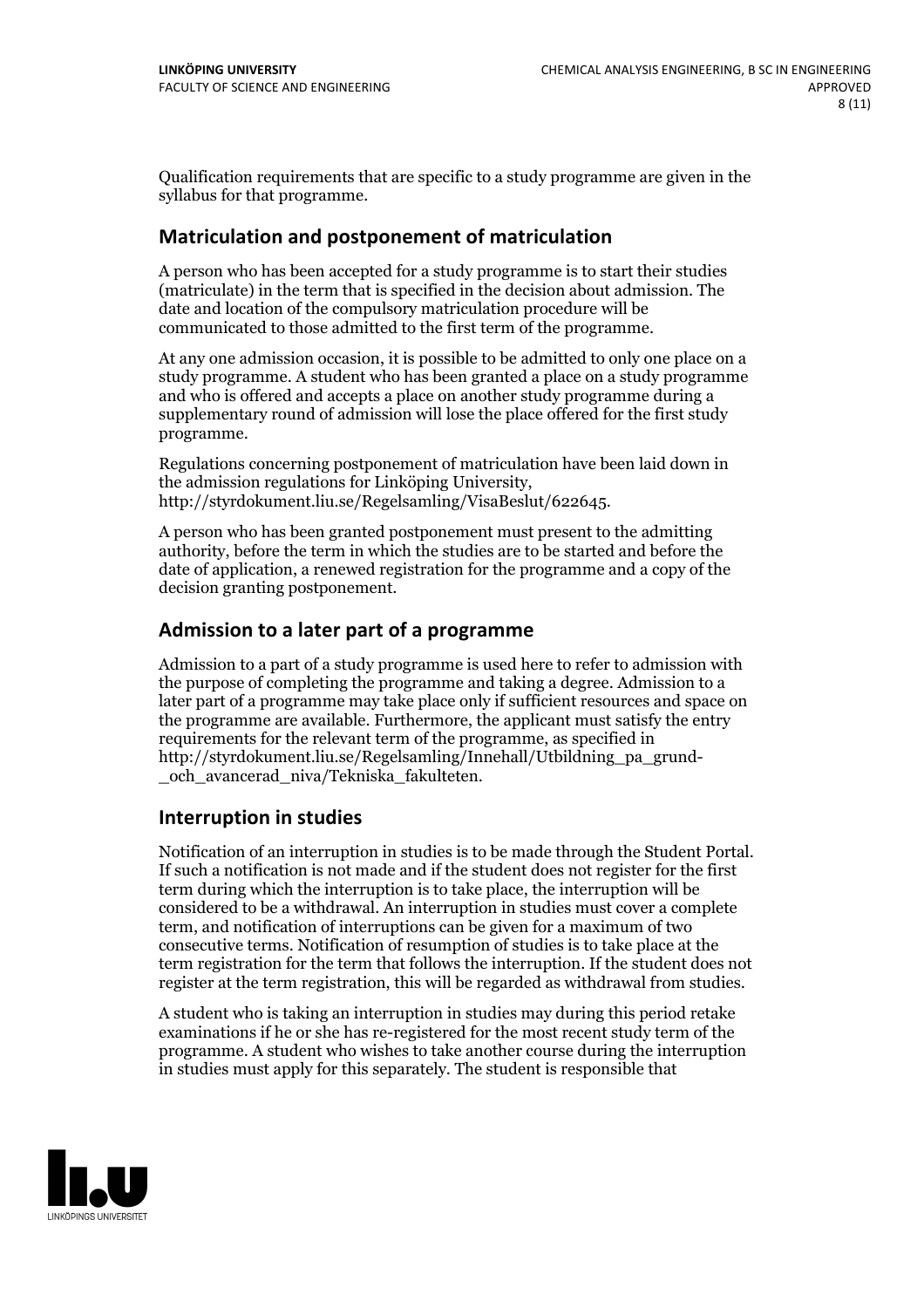registration for courses is carried outat the correct times in preparation for the resumption of studies.

#### **Withdrawal from a study programme**

A student who wishes to withdraw from a study programme must notify the study guidance counsellor. A student who leaves the studies without giving notification of an interruption in study and who fails to register for the immediately subsequent term is considered to have withdrawn. A student who has withdrawn may return to the study programme if a vacancy is available that is not required for students returning after an interruption in study, and not required for students who are changing their location of study and/or study programme.

#### **Interrupting a course**

The vice-chancellor's decision concerning regulations for registration, deregistration and reporting results (Dnr LiU-2015-01241) states that interruptions in study are to be recorded in Ladok. Thus, all students who do not participate in a course for which they have registered must record the interruption, such that the registration on the course can be removed. Deregistration from <sup>a</sup> course is carried outusing <sup>a</sup> web-based form: www.lith.liu.se/for-studenter/kurskomplettering?l=sv.

#### **Courses within a study programme**

The curriculum for the various years of a study programme specify which courses are compulsory (o), elective (v) and voluntary (f). If a student wishes to study a different combination than the one specified in the curriculum, an application must be made to the board of studies.

#### **Registration for programme courses**

Registration for courses that are given as part of a study programme must be made during the specified period, which has been preliminarily set to 1-10 April for the autumn term, and 1-10 October for the spring term. Information about course registration is published on a webpage, sent to students by email, and disseminated at scheduled information meetings.

#### **Registration for programme courses as single-subject courses**

Admission to a programme course as a single-subject subject course may take place only if sufficient resources and space on the course are available. Furthermore, the applicant must satisfy the entry requirements for the relevant course.

#### **Cancelled courses**

Courses with few participants (fewer than 10) may be cancelled or organised in a

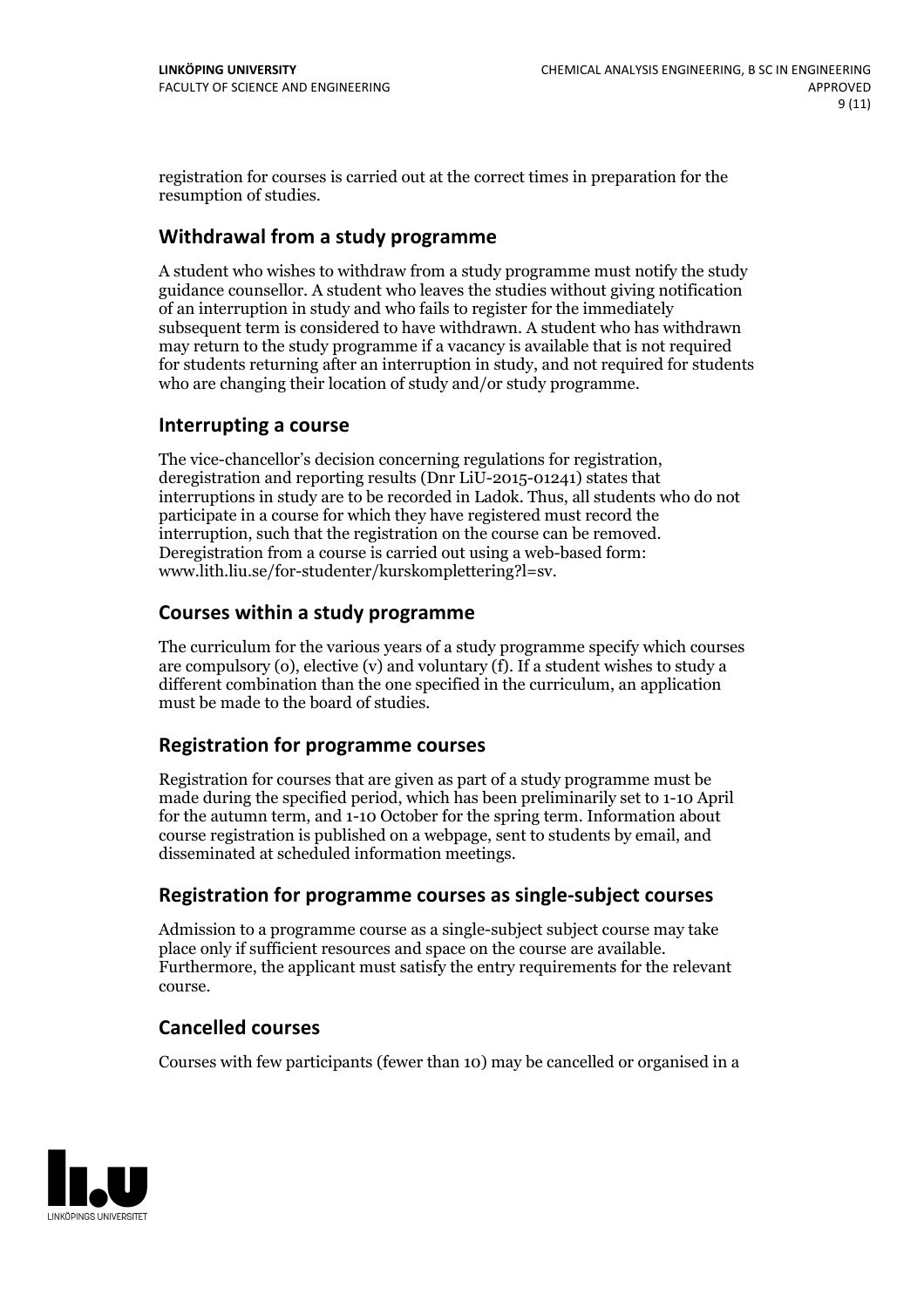manner that differs from that stated in the course syllabus. The board of studies is to deliberate and decide whether a course is to be cancelled orchanged from the course syllabus.

#### **Timetabling**

Courses are timetabled after a decision has been made concerning the assignment of the course to a study period. A central timetable is not drawn up for courses with fewer than five participants. Most project courses do not have a central timetable.

#### **Study planning**

Students who require support in planning their continued studies can contact the study guidance counsellor of the programme. Study planning involves the student and the study guidance counsellor together drawing up an individual plan for studies during the subsequent term. The individual plan may allow the student to deviate from the general curriculum.

Completed first-cycle courses are a precondition for successful studies at more advanced levels. For this reason, study planning is based on giving priority to courses from earlier years of study that have not been completed. If further capacity is available, new courses may be taken.

Study planning takes place on a regular basis if the student:

- does not satisfy the requirements for progression to later terms. In order for a student to be able to participate in courses from later years in such cases, a decision of exemption is required.<br>
• does not satisfy the requirements for starting a degree project.
- 

Other situations in which study planning may be required:

- A student has fallen behind during the early part of a study programme and
- has failed to complete several courses.<br>• A student has not satisfied the entry requirements for a degree project
- before term 6 of an engineering degree.<br>
 A student has applied for admission to a later part of a programme.<br>
 Studies have been carried out abroad.<br>
 A study programme is to be resumed after an interruption.
- 
- 

In these cases the study guidance counsellor supports the student in planning the continued studies, also in situations in which the student can register for the relevant courses without the need for a special decision for the continued studies.

#### **Part of education abroad**

Students can exchange study at LiTH for study at an institute of higher education abroad, and/or work on a degree project abroad.

In the event that study (courses) at LiTH are exchanged for study abroad, the